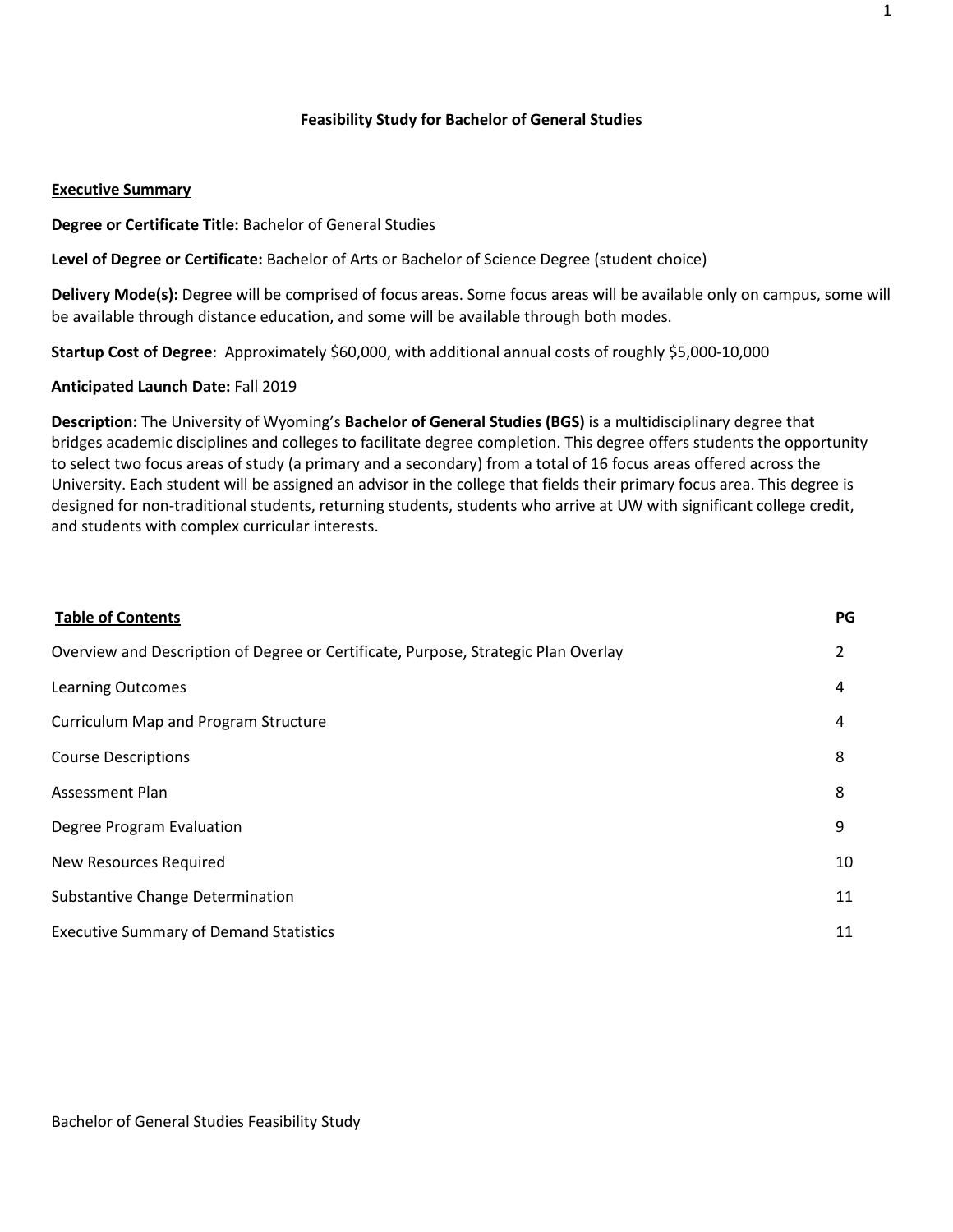# **Overview and Description of Degree or Certificate, Purpose, Strategic Plan Overlay**

*Purpose of the Degree*: The primary objective of the Bachelor of General Studies degree is to facilitate degree completion for non-traditional students, transfer students with high credit hours, and students with complex curricular interests. This degree program resolves assessment, advising, and course accessibility issues with several current degree programs (planned for sun-setting) while providing a high-quality, University-wide degree program accessible to students on the Laramie and Casper campuses as well as through distance education.

The Bachelor of General Studies will assist our efforts in meeting Governor Mead's educational attainment goal of 67% by 2025, established in Executive Order 2018-1, by providing a flexible degree option for our roughly 80,000 adult Wyomingites with some college credits but no degree. It will allow those students who transfer to UW with excess hours to complete a bachelor's degree prior to exhausting their federal student financial aid availability and will be available to students who, for various reasons, may be unable to complete their originally intended major. Finally, the degree will provide a viable option to attract students with an associate's degree in General Studies from our Wyoming community college partners who might not otherwise continue their education and will provide a clear pathway for our men and women in uniform at FE Warren through the Community College of the Air Force's partnership program, the AU-ABC.

Completion degrees are an important part of the degree portfolio for land-grant institutions, which serve diverse populations of students. However, this degree is not appropriate for all students. This major requires interested students to meet with a professional advisor and complete 60 credit hours of coursework before the major can be declared. Our work on the Bachelor of General Studies began with a review of the completion degrees offered by several of our peer institutions. We also reviewed a few Bachelor of Interdisciplinary Studies programs for contrast.

| Institution                        | Degree                                          | <b>Notes</b>                                                                                       |
|------------------------------------|-------------------------------------------------|----------------------------------------------------------------------------------------------------|
| University of Nebraska, Lincoln    | Bachelor of Interdisciplinary<br><b>Studies</b> | Separate degree completion<br>programs offered in each<br>college; intensive advising              |
| North Dakota State University      | BA University Studies, Self-<br>Designed Major  | One or more areas of emphasis<br>of 12 credits each with at least 6<br>credits upper division      |
| <b>New Mexico State University</b> | BA Applied Studies, Self-<br>Designed Major     | Intensive advising                                                                                 |
| <b>Utah State University</b>       | <b>BA/BS in General Studies</b>                 | Separate degrees offered in<br>each college; intensive advising                                    |
| Montana State University           | Associate of Arts, Associate of<br>Science      |                                                                                                    |
| University of Idaho                | <b>BA General Studies</b>                       | Self-Designed Major aligned<br>with Exploratory Studies                                            |
| University of Montana              | Associate Degree, Applied Arts<br>and Sciences  |                                                                                                    |
| University of Nevada, Reno         | <b>BA General Studies</b>                       | 30 credits across three<br>departments in one or two<br>colleges with 18 credits upper<br>division |
| University of Maine                | <b>BA University Studies</b>                    | 30 credit hours, choice of 5                                                                       |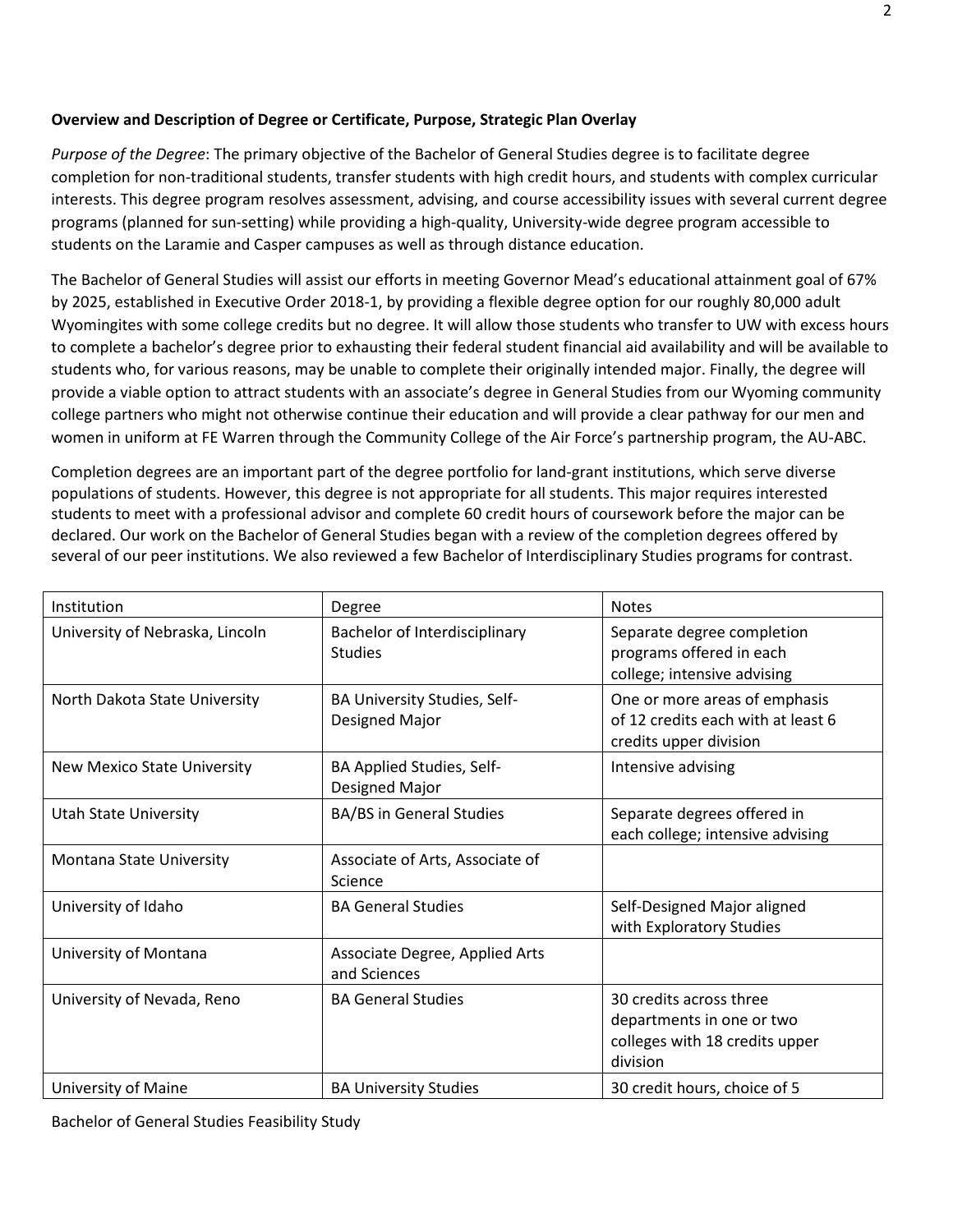|                               |                                 | tracks or self-designed                                                                                               |
|-------------------------------|---------------------------------|-----------------------------------------------------------------------------------------------------------------------|
| South Dakota State University | <b>BA General Studies</b>       | 45 credits with 15 credits in 3<br>focus areas out of a possible 11<br>focus areas; 20 credits upper<br>division      |
| University of Rhode Island    | BA of Interdisciplinary Studies | 45-48 credit major with 25-<br>credit core of courses in<br>interdisciplinary work. Limited<br>to four content areas. |
| Arizona State University      | BA of Interdisciplinary Studies | 2 area concentrations of 18-23<br>credits and a 12-credit core of<br>interdisciplinary coursework                     |

This review of programs informed many of our choices in creating the structure of the degree for UW. The specifics of the degree are explained below. In short, it is a 39 credit degree comprised of two focus areas of at least 18 credits each, a capstone course, and a total of 21 upper division credits with at least 6 upper division credits in each of the focus areas.

*Alignment with other UW Degrees*: The Bachelor of General Studies is designed, in part, to replace three "distributed majors" currently offered by the College of Arts and Sciences. While the A&S distributed majors have met student needs in the past, several problems now exist. Course offerings are largely limited to A&S, the degrees require complex advising and course scheduling which often delay graduation, and they do not meet the learning outcome assessment standards of the Higher Learning Commission. With approval of the Bachelor of General Studies, A&S will move to discontinue these degrees and teach out the students currently enrolled in them.

Outside of the distributed majors offered by A&S and intended for sun-setting, there are few UW degrees designed for the specific needs of the student populations identified. The Bachelor of Applied Science-Organizational Leadership offered by the College of Agriculture and Natural Resources offers students a flexible degree program that includes choice within a limited set of required courses, but is only offered online. Similarly, the College of Business offers an online-only Bachelor of Business Administration particularly suited for site-bound students with an interest in business. There are a number of interdisciplinary degree programs at UW including the Bachelor of Science in Environmental Systems Science and the Bachelor of Science in Environment and Natural Resources (a secondary major/concurrent degree only), American Studies, and International Studies. While interdisciplinary, each of these degrees is tailored to students with particular and defined substantive interests. The proposed Bachelor of General Studies allows much more flexibility and is supported by units *across* the University. There is no similar Universitywide degree offered at UW.

*Alignment with UW's Mission and Strategic Plan:* The proposed Bachelor of General Studies aligns with UW's stated mission in "Breaking Through: 2017-2022" as it provides students increased opportunities to graduate, with a focus on academic opportunities from many different units across UW's academic frontiers. The unique ability to combine foci from different Colleges and disciplinary units across campus helps to ensure that students have opportunities to engage in scholarship and creative activity in a broad range of fields, with variation that can emerge from such a multidisciplinary degree. Students in the Bachelor of General Studies will have the opportunity to pursue their own goals within a flexible plan that is purposefully designed to meet the needs of the burgeoning adult student population. This degree program will also serve to assist in increasing the number of bachelor's degree holders in the state.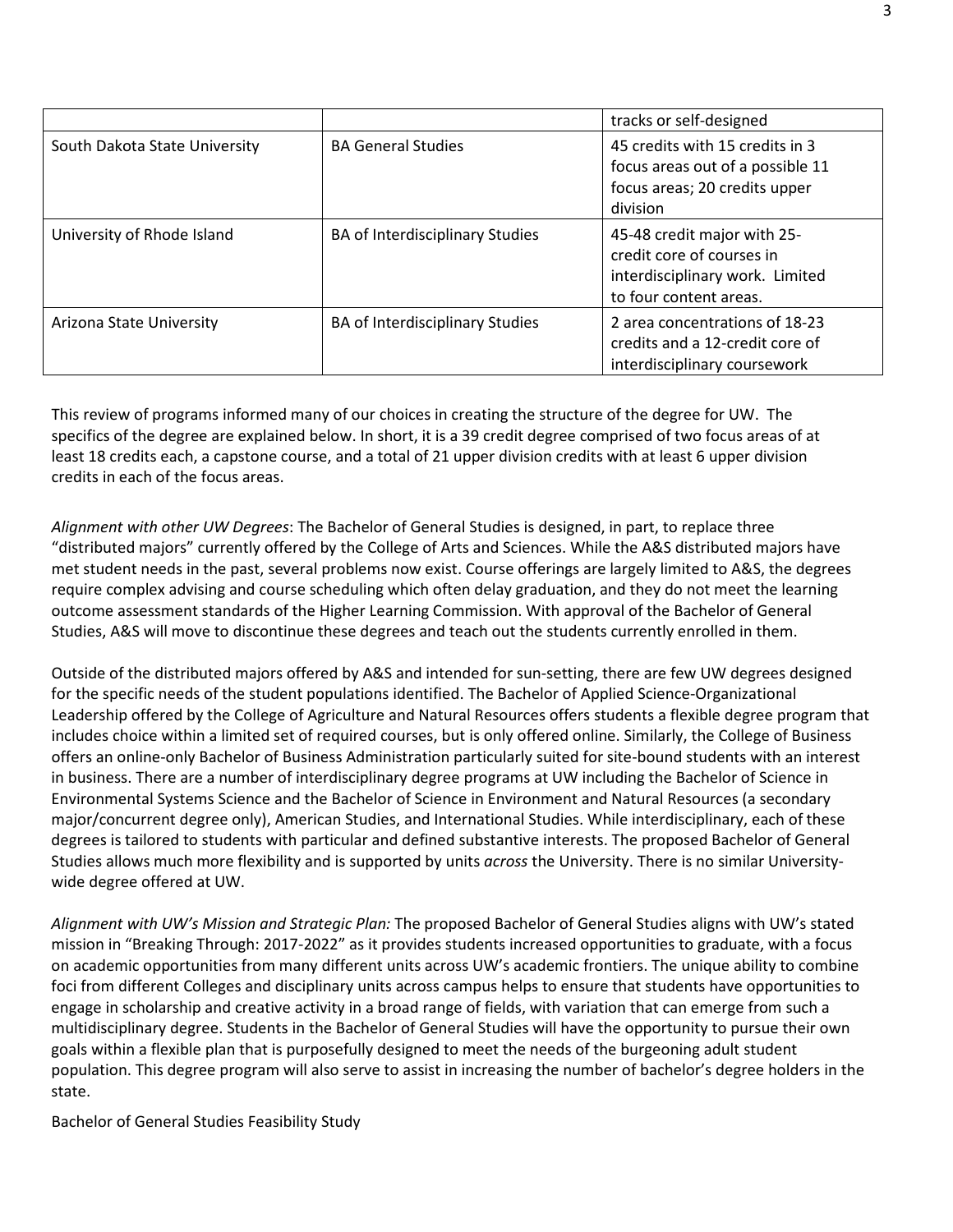This degree is most closely aligned with Goals 2 and 3 in the University's 2017-2022 strategic plan. Goal 2 is to "Inspire students to pursue a productive, engaged and fulfilling life and prepare them to succeed in a sustainable global economy." With a focus on providing a bachelor's degree, particularly for students who may have accrued significant numbers of credit in multiple areas, but have not met specific degree course requirements, this program is designed to ensure that more students complete bachelor's degrees, which will allow these graduates to obtain employment that requires at least a bachelor's degree more readily and thus to become a more productive part of the global economy. Goal 3 is to "Improve and enhance the health and well-being of our communities and environments through outreach programs and in collaboration with our constituents and partners." One aspect of the potential audience for this degree program is students who have left UW without a degree but have amassed significant amounts of course credit. With this audience in mind, this degree is sure to improve the health and wellbeing of our communities.

## **Learning Outcomes**

Students completing the Bachelor of General Studies will:

- 1. Demonstrate knowledge in focus areas
- 2. Demonstrate the capacity to integrate knowledge and modes of thinking from two or more disciplines
- 3. Demonstrate an ability to think creatively about complex problems in order to construct, evaluate, and implement innovative possible solutions
- 4. Demonstrate an ability to communicate to academic or professional audiences in written,oral, and digital form as appropriate to specific disciplines and interdisciplinary fields
- 5. Demonstrate higher-order thinking skills such as interpretation, analysis, evaluation,synthesis, creative generation, and innovation

## **Curriculum Map and Program Structure**

*Degree Structure:* The Bachelor of General Studies is comprised of two curricular focus areas and one 3 credit capstone that fulfills the University Studies Program (USP) "Communications Skills 3" (C3) requirement. Each focus area is defined by subject area, fielded by a specific college, and comprised of at least 18 credit hours. Students can choose from a menu of 16 focus areas across the University. Of the 39 credits required for the major, 21 credits must be upper division with a minimum of 6 upper division credits in each focus area. As a University-wide degree, all USP and University-wide requirements must be met. The degree allows students to choose whether they receive a Bachelor of Arts or a Bachelor of Science.

No course can count toward more than one area of focus. Students must earn a C or better for all credits counting toward the major. One USP "Human Culture" (H) course and one "Physical & Natural World" (PN) course may also count toward the major. No college core applies to the degree. To declare this major, students must have earned 60 credit hours and received intensive advising from the college fielding their primary focus area.

*Focus Areas:* Each of the focus areas identifies a knowledge domain that includes courses from a range of disciplines within a particular college. Focus areas include *all courses* from each of the disciplinary prefixes/subject areas or programs specified as belonging to the focus area (no course exceptions or course lists will be maintained). This will make advising for the degree manageable and will ensure access to needed coursework. Students should choose courses from within the focus area *thematically* to gain a breadth and depth of knowledge appropriate to the curricular or professional interest that ties together the two focus areas of the student's major. Students should work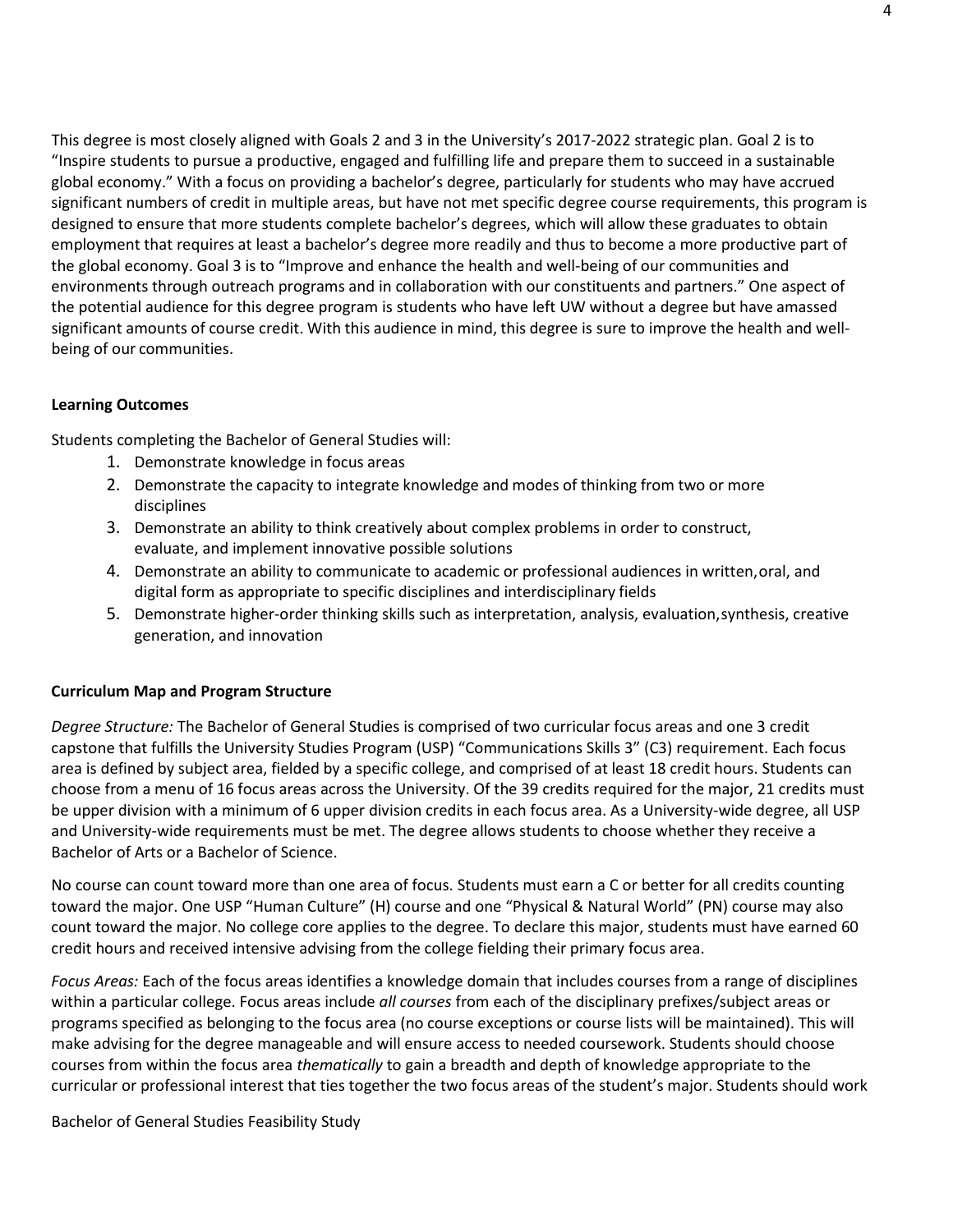with their advisor to ensure that their coursework includes the skills and methods necessary for expertise in the substantive area of interest. Proposed focus areas are listed below by college.

# **Focus Areas Listed by College**

## **College of Agriculture and Natural Resources**

**Biomedical Sciences**: Microbiology (MICR), Molecular Biology (MOLB), Pathobiology (PATB), Family and Consumer Science (FCSC), Animal Science (ANSC), Food Science (FDSC)

**Agricultural and Natural Resources Sciences**: Animal Science (ANSC), Ecosystem Science and Management (ESM), Renewable Resources (RNEW), Entomology (ENTO), Soil Science (SOIL), Agroecology (AECL), Plant Sciences (PLNT), Agricultural Economics (AGEC)

**Human Sciences and Public Policy**: Family and Consumer Sciences (FCSC), Agriculture (AGRI), Agricultural Economics (AGEC), Food Science (FDSC)

## **College of Arts and Sciences:**

**Humanities**: Art History (ART), English (ENGL), Modern and Classical Languages (LANG), Philosophy (PHIL), Religious Studies (RELI), American Studies (AMST), History (HIST), Anthropology (ANTH), African American Diaspora Studies (AADS), American Indian Studies (AIST), Latina/o Studies (LTST), Gender and Women's Studies (WMST), International Studies (INST), Theatre and Dance (THEA)

**Fine Arts:** Theatre and Dance (THEA), Music (MUSC), Art and Art History (ART), African American Diaspora Studies (AADS), American Indian Studies (AIST), Latina/o Studies (LTST), Gender and Women's Studies (WMST), Creative Writing (CW), English (ENGL)

**Social Sciences**: Communications and Journalism (COJO), History (HIST), Anthropology (ANTH), Criminal Justice (CJ), Geography (GEOG), Religious Studies, (RELI), Sociology (SOC), Political Science (POLS), International Studies (INST), American Studies (AMST), Psychology (PSYCH), Statistics (STAT), African American Diaspora Studies (AADS), American Indian Studies (AIST), Latina/o Studies (LTST), Gender and Women's Studies (WMST)

**Math & Sciences**: Math (MATH), Statistics (STAT), Botany (BOT), LIFE Program (LIFE), Psychology (PSYCH), Zoo/Physiology (ZOO), Chemistry (CHEM), Geology and Geophysics (GEOL), Physics and Astronomy (PHYS), Anthropology (ANTH), Geography (GEOG)

## **College of Business**

**\*Management, Marketing, and Decision Science:** Management (MGT), Marketing (MKT), Decision Science (DSCI)

**\*Accounting and Finance:** Accounting (ACCT), Finance (FIN)

## **Economics**: Economics (ECON)

\*Due to accreditation requirements, a student may not choose both the "Management, Marketing, and Decision Science" *and* the "Accounting and Finance" focus areas to comprise their Bachelor of General Studies major.

#### **College of Education**:

**+Elementary Education:** Early Childhood (EDEC), Elementary Education (ELED), Curriculum and Instruction (EDCI)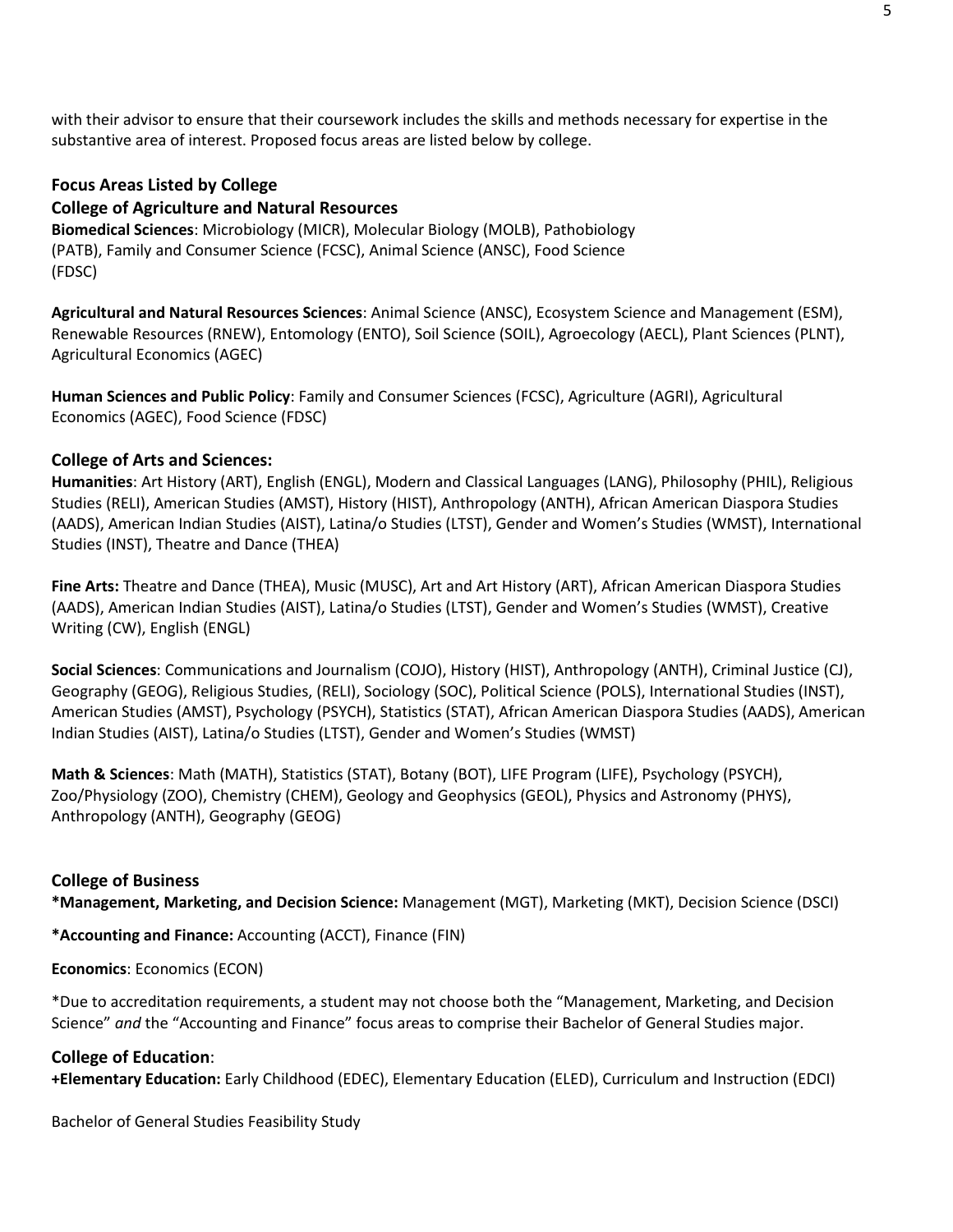**+Education and Society:** Educational Studies (EDST), Exceptional Children (EDEX), Instructional Technology (ITEC), Curriculum and Instruction (EDCI)

+The Bachelor of General Studies does not satisfy the requirements for teacher licensure through the Wyoming Professional Teaching Standards Board.

# **College of Engineering:**

**\*Engineering Studies:** Engineering Science (ES), Architectural Engineering (ARE), Civil Engineering (CE), Chemical Engineering (CHE), Electrical Engineering (EE), Energy Systems Engineering (ESE), Mechanical Engineering (ME), Petroleum Engineering (PETE)

**\*Applied Science Studies:** Atmospheric Science (ATSC), Computer Science (COSC)

\*The Bachelor of General Studies does not satisfy the requirements for an ABET/EAC accredited engineering degree or an ABET/CAC accredited computer science degree.

# **College of Health Sciences:**

**Community and Public Health**: Health Education (HLED), Wyoming Institute for Disabilities (WIND)

# **Haub School of Environment and Natural Resources:**

**Environment and Natural Resources**: Environment and Natural Resources (ENR), Environmental Systems Science (ESS)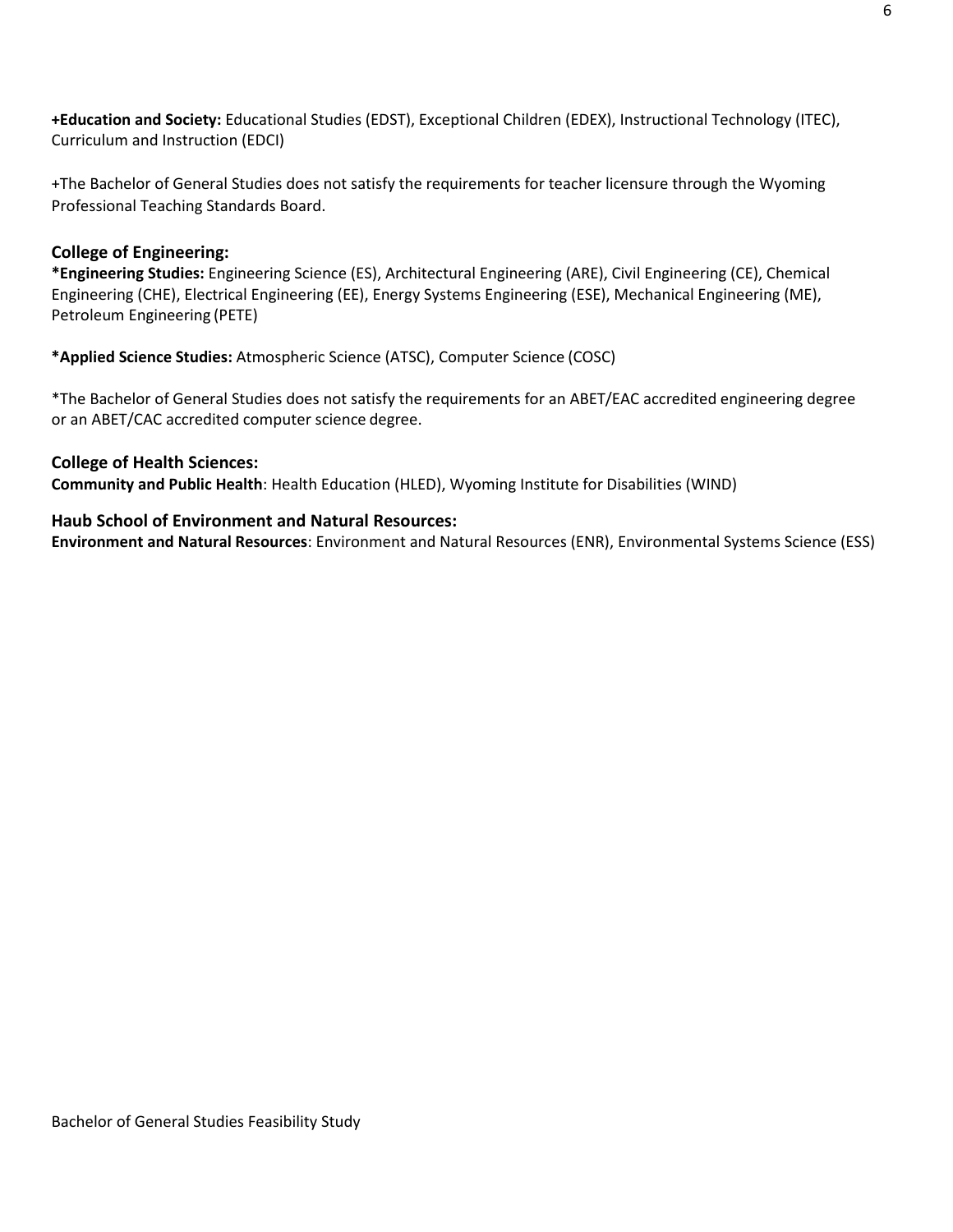## **BACHELOR OF GENERAL STUDIES FOUR YEAR DEGREE PLAN**

The Four Year Degree Plan below demonstrates the flexibility of the Bachelor of General Studies; which is particularly valuable for transfer students with high student credit hours. However, this degree is not designed for first year students. The degree requires 60 credit hours and intensive advising before it can be declared as a major. Addendum I includes a degree check-list which may be more useful for degree planning.

| <b>First Semester</b>               | Credit | <b>Second Semester</b><br>Credit |              |
|-------------------------------------|--------|----------------------------------|--------------|
|                                     | Hours  |                                  | Hours        |
| Freshman Year Seminar               | 3      | Physical and Natural World (USP) | 3            |
| Communication Skills 1 (USP, C1)    | 3      | Human Culture (USP)              | 3            |
| <b>Quantitative Reasoning (USP)</b> | 3      | US and Wyo Government (USP)      | 3            |
| <b>Lower Division Elective</b>      | 3      | <b>Lower Division Elective</b>   | 3            |
| <b>Lower Division Elective</b>      | 3      | <b>Lower Division Elective</b>   | 3            |
| Total                               | 15     | Total                            | 15           |
|                                     |        |                                  |              |
| Third Semester                      | Credit | <b>Fourth Semester</b>           | Credit       |
|                                     | Hours  |                                  | <b>Hours</b> |
| Physical and Natural World          | 3      | Human Culture                    | 3            |
| Communication Skills 2 (USP C2)     | 3      | Lower Division Focus Area 1      | 3            |
| <b>Lower Division Elective</b>      | 3      | Lower Division Focus Area 2      | 3            |
| <b>Lower Division Elective</b>      | 3      | <b>Lower Division Elective</b>   | 3            |
| <b>Lower Division Elective</b>      | 3      | Lower Division Elective*         | 3            |
| Total                               | 15     | Total                            | 15           |

\*After 60 credit hours the student must receive intensive academic advising and determine the two focus areas that they will pursue for the degree.

| <b>Fifth Semester</b>               | Credit | Sixth Semester<br>Credit                 |              |
|-------------------------------------|--------|------------------------------------------|--------------|
|                                     | Hours  |                                          | Hours        |
| <b>Upper Division Focus Area 1</b>  | 3      | <b>Upper Division Focus Area 1</b>       | 3            |
| <b>Upper Division Focus Area 2</b>  | 3      | <b>Upper Division Focus Area 2</b>       | 3            |
| <b>Upper Division Focus Area 2</b>  | 3      | <b>Upper Division Focus Area 2</b>       | 3            |
| <b>Lower Division Focus Area 1</b>  | 3      | <b>Lower Division Focus Area 1</b>       |              |
| <b>Lower Division Focus Area 1</b>  | 3      | <b>Upper Division Outside Major</b>      | 3            |
| Total                               | 15     | Total                                    | 15           |
|                                     |        |                                          |              |
| Seventh Semester                    | Credit | <b>Eighth Semester</b>                   | Credit       |
|                                     | Hours  |                                          | <b>Hours</b> |
|                                     |        |                                          |              |
| <b>Upper Division Focus Area 2</b>  | 3      | <b>Upper Division Capstone (USP, C3)</b> | 3            |
| Lower Division Focus Area 2         | 3      | <b>Upper Division Outside Major</b>      | 3            |
| <b>Lower Division Focus Area 1</b>  | 3      | <b>Upper Division Outside Major</b>      | 3            |
| <b>Upper Division Outside Major</b> | 3      | <b>Upper Division Outside Major</b>      | 3            |
| Lower Division Outside Major        | 3      | <b>Upper Division Outside Major</b>      | 3            |
| Total                               | 15     | Total                                    | 15           |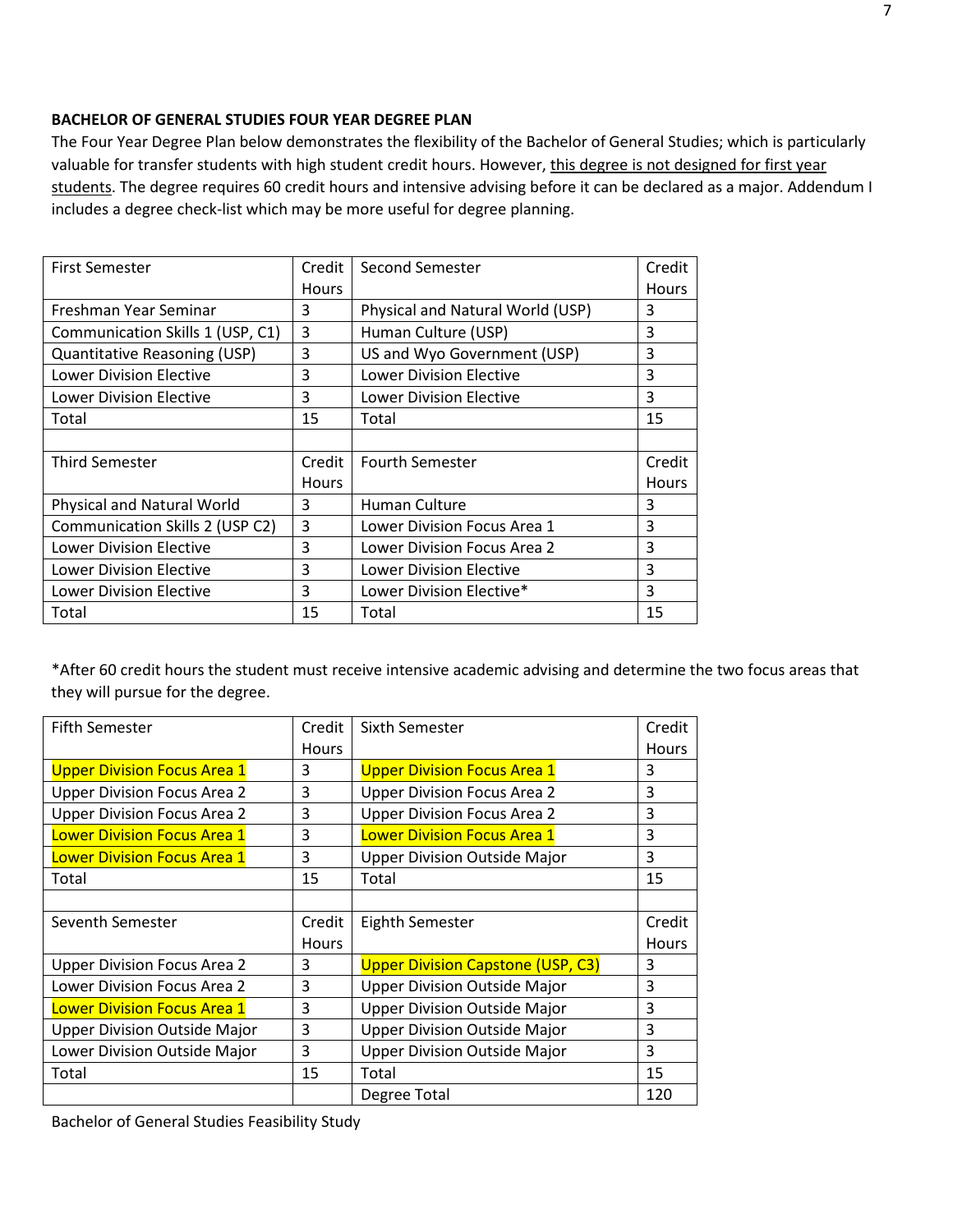#### **Course Descriptions:**

The Bachelor of General Studies requires the creation of only one new course: the degree Capstone which will also fulfill the requirements for the Communication Skills 3 (USP, C3). The Capstone is designed to be taken at the very end of a student's study as they synthesize their work in the focus areas and anticipate the value of this work to future career paths.

Initially, the Capstone will be offered only through distance education to ensure availability to all students in the major. As enrollment in the degree increases, more sections and an on-campus option may be added.

#### University Catalog Description:

**Bachelor of General Studies Capstone**: The Capstone is designed to foster self-analysis of career and intellectual interests based upon the student's focus areas. Assignments will emphasize interdisciplinary thinking, problem solving from multiple perspectives, and written, oral, and digital communication. Course restricted to Bachelor of General Studies majors.

#### **Assessment Plan**

Academic Affairs will maintain primary responsibility for assessing the student learning outcomes of the Bachelor of General Studies degree. Upon Board of Trustee approval of the Bachelor of General Studies degree, Academic Affairs will convene a small task-force of faculty to determine the initial structure and assignments for the Capstone and to develop the initial rubrics required for assessment of student learning outcomes. The assessment process will be based upon the already successful method used for First Year Seminars. Student work submitted in the Capstone course will be made available to a committee of faculty for the assessment of student learning outcomes through the WyoCourses learning management platform. The process for assessing student learning outcomes and all data collected will be included in an annual report on the degree program and submitted to the University Assessment Coordinators Committee for review and assignment of tier status. Curriculum and course design will be reviewed in light of assessment results.

#### Learning Outcome #1: Demonstrate knowledge in focus areas.

Each student will take 18 credit hours in two different focus areas in consultation with a professional academic advisor. Only those courses in which a student earns a "C" or better will count toward the degree program. In addition, students are required to take at least 6 credit hours of upper division coursework in each focus area, 21 total upper division credit hours for the major, and 42 upper division credit hours for the BA or BS degree, ensuring the opportunity to engage in more sophisticated analysis, interpretation, and evaluation of course content.

Learning Outcome #2: Demonstrate the capacity to integrate knowledge and modes of thinking from two or more disciplines.

> Assignments in the Capstone course will offer the opportunity for students to integrate and synthesize what they have learned in their two focus areas providing a direct assessment measure of the learning outcome. Students will also be asked to complete an exit interview/survey upon completion of the degree which will allow students to provide feedback on their experience and provide us with an indirect assessment measure of the learning outcome.

Learning Outcome #3: Demonstrate an ability to think creatively about complex problems in order to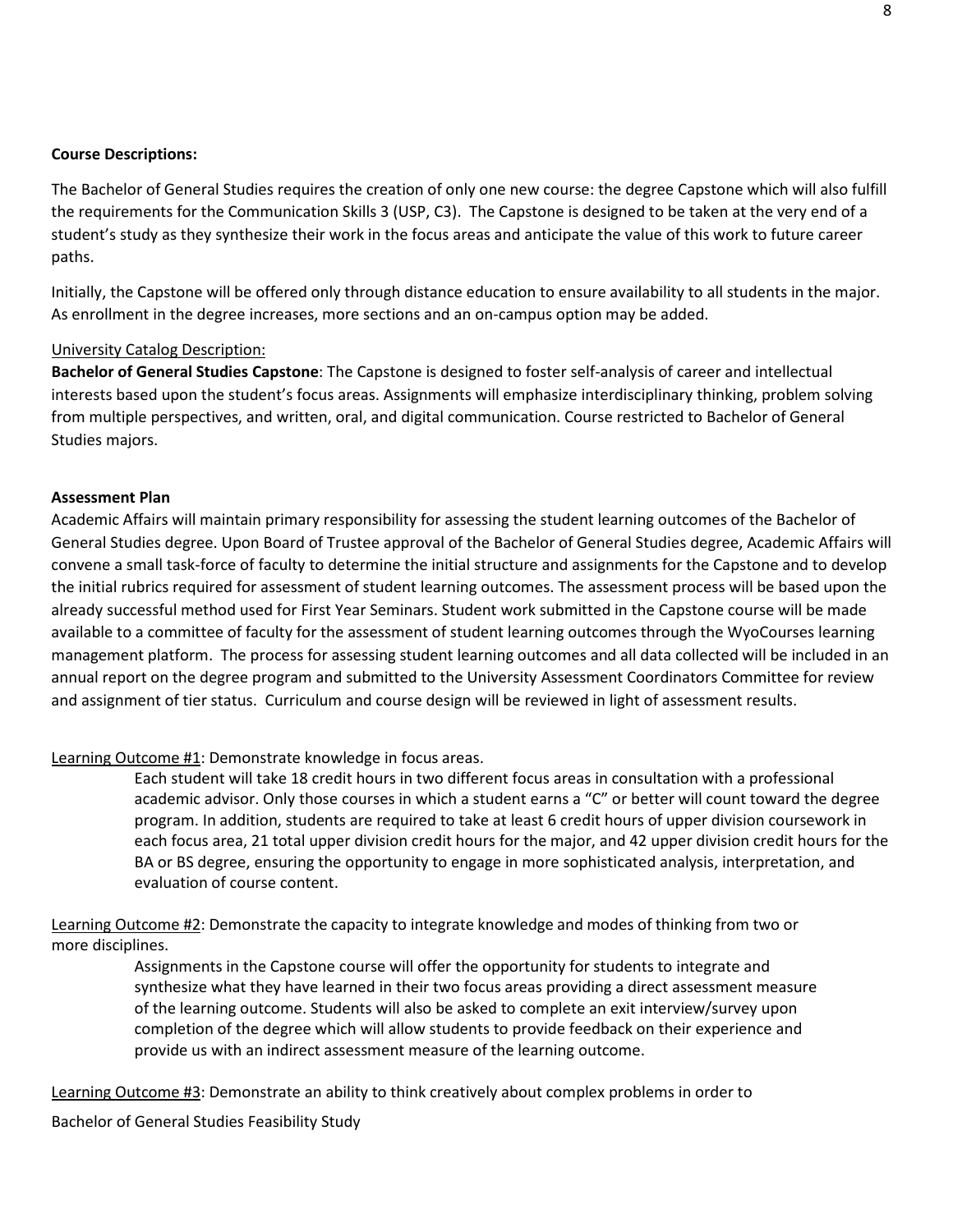construct, evaluate, and implement innovative possible solutions.

Individual coursework within each of the focus areas will offer different methods for understanding and evaluating disciplinary specific problems. Assignments in the Capstone course will allow students the opportunity to collaborate with one another as they consider specific problems from a variety of perspectives and work together to evaluate potential solutions. Student work will provide a direct assessment measure of the learning outcome. Students will also be asked to complete an exit interview/survey upon completion of the degree which will allow students to provide feedback on their experience and provide us with an indirect assessment measure of the learning outcome.

Learning Outcome #4: Demonstrate an ability to communicate to academic or professional audiences in written, oral, and digital form as appropriate to specific disciplines and interdisciplinary fields.

> All students must complete the University Studies Program Communication series (C1, C2, and C3) which emphasizes the ability to communicate in written, oral, and digital form. The Capstone course will meet the learning outcomes for the USP C3 designation. Student work from the Capstone may be assessed within both the University Studies Program and separately as a component of the major. Students will also be asked to complete an exit interview/survey upon completion of the degree which will allow students to provide feedback on their experience and provide us with an indirect assessment measure of the learning outcome.

Learning Outcome #5: Demonstrate higher-order thinking skills such as interpretation, analysis, evaluation, synthesis, creative generation, and innovation.

> Upper division coursework within the major will develop these skills through specific assignments. Assignments in the Capstone course will emphasize these skills in the production of a larger scale project appropriate for the content and methods of the students' focus areas. Student work will provide a direct assessment measure of the learning outcome. Students will also be asked to complete an exit interview/survey upon completion of the degree which will allow students to provide feedback on their experience and provide us with an indirect assessment measure of the learning outcome.

#### **Degree Program Evaluation**

Program evaluation for the Bachelor of General Studies will include three major components:

First, Academic Affairs, in consultation with the professional advising centers, will collect detailed demographic and academic data on each student who declares the major. Analyzing these data will allow us to better understand the specific student populations drawn to the degree and, through course mapping of student transcripts, the specific academic trajectories that bring students to the Bachelor of General Studies. This knowledge will inform potential curricular changes to the degree, assist in the projection of degree enrollment, and may also identify larger structural obstacles to student success across campus such as bottleneck courses or the need for more distance education options.

Second, as described above, Academic Affairs will assess student learning outcomes, primarily through the Bachelor of General Studies Capstone course.

Third, a pre/post assessment of student academic interest and satisfaction will be administered. As part of the initial advising session before declaring the degree, students will complete a short survey designed to identify their academic interests, relate these to their future career goals, and assess their satisfaction with different elements of their postsecondary education. At the conclusion of the Capstone course, an exit interview/survey will address these same points. Student reflections will be analyzed to address degree structure, learning outcomes, and Capstone assignments and to improve student performance and satisfaction.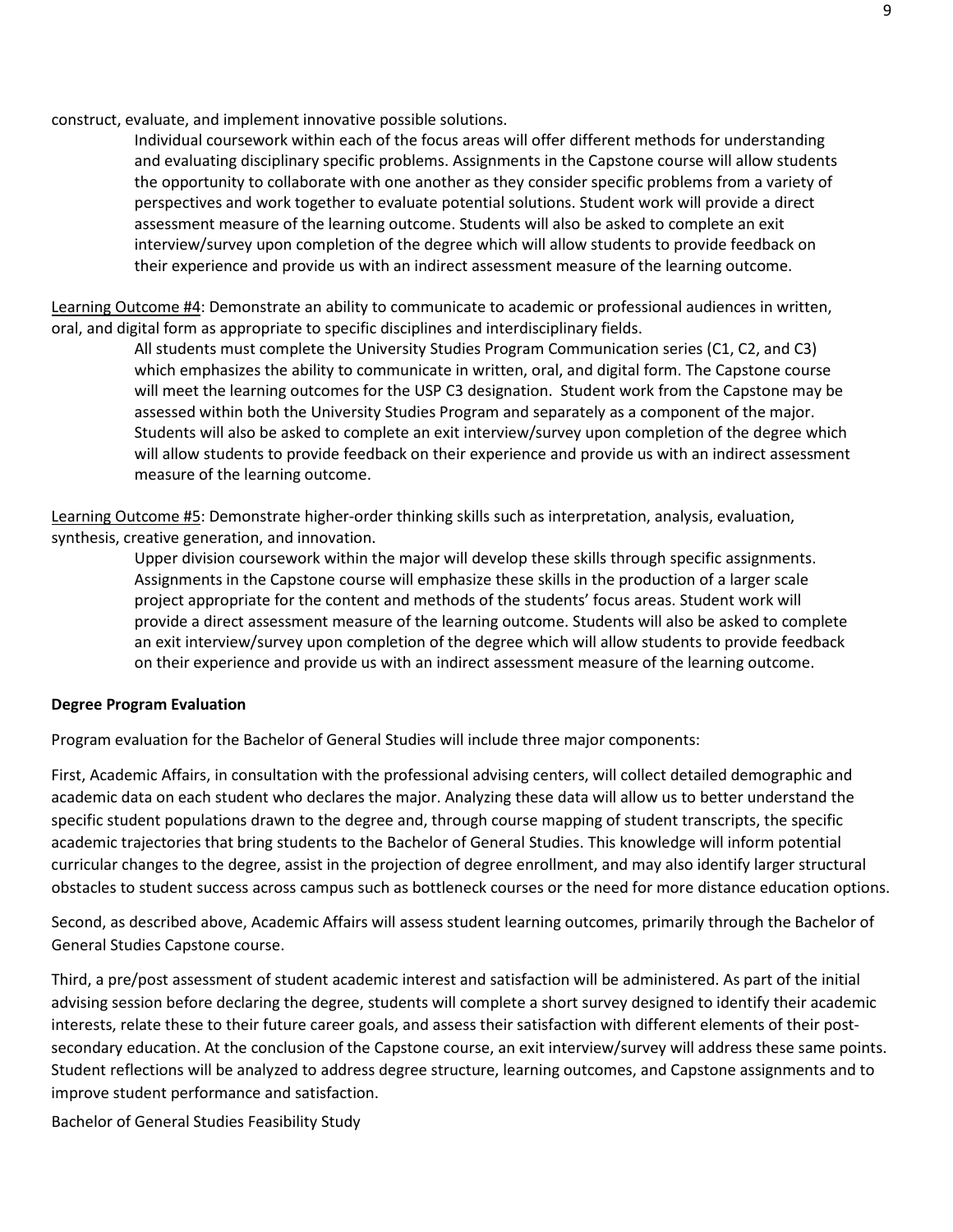## **New Resources Required**

Program Administration and Staff Support: Academic Affairs will oversee the degree as a whole including the fielding of instructors for the Capstone, maintaining degree metrics, assessing learning outcomes, and conducting program evaluation. Existing staff within Academic Affairs will collaborate with professional advisors within the Colleges to organize work flow for these responsibilities. Existing professional advisors in the colleges, in consultation with Advising, Career, Exploratory Studies Center, will advise students in this degree.

Faculty and Instructional Staffing: Faculty supplemental salary of roughly \$10,000 will fund the creation of the Capstone and development of the rubrics for assessment of student learning outcomes. Initially, only one-two distance education section of the Capstone will be offered per year at an annual cost of roughly \$5,000-10,000.

Marketing: Marketing of the degree will be coordinated by Academic Affairs, in collaboration with Institutional Marketing, college advising centers, and the Office of the Registrar. Focus audiences for marketing will include a) former UW students who left without a bachelors' degree and b) current UW students who have high numbers of credit hours accumulated but are still not close to meeting specific program requirements. Subsequent to receiving recommendations from Institutional Marketing, methods of marketing will include development of contact list, four print mailings, six electronic contacts, and five to ten digital impressions as well as inbound marketing through HubSpot. We expect marketing expenses of roughly \$50,000 to launch the degree.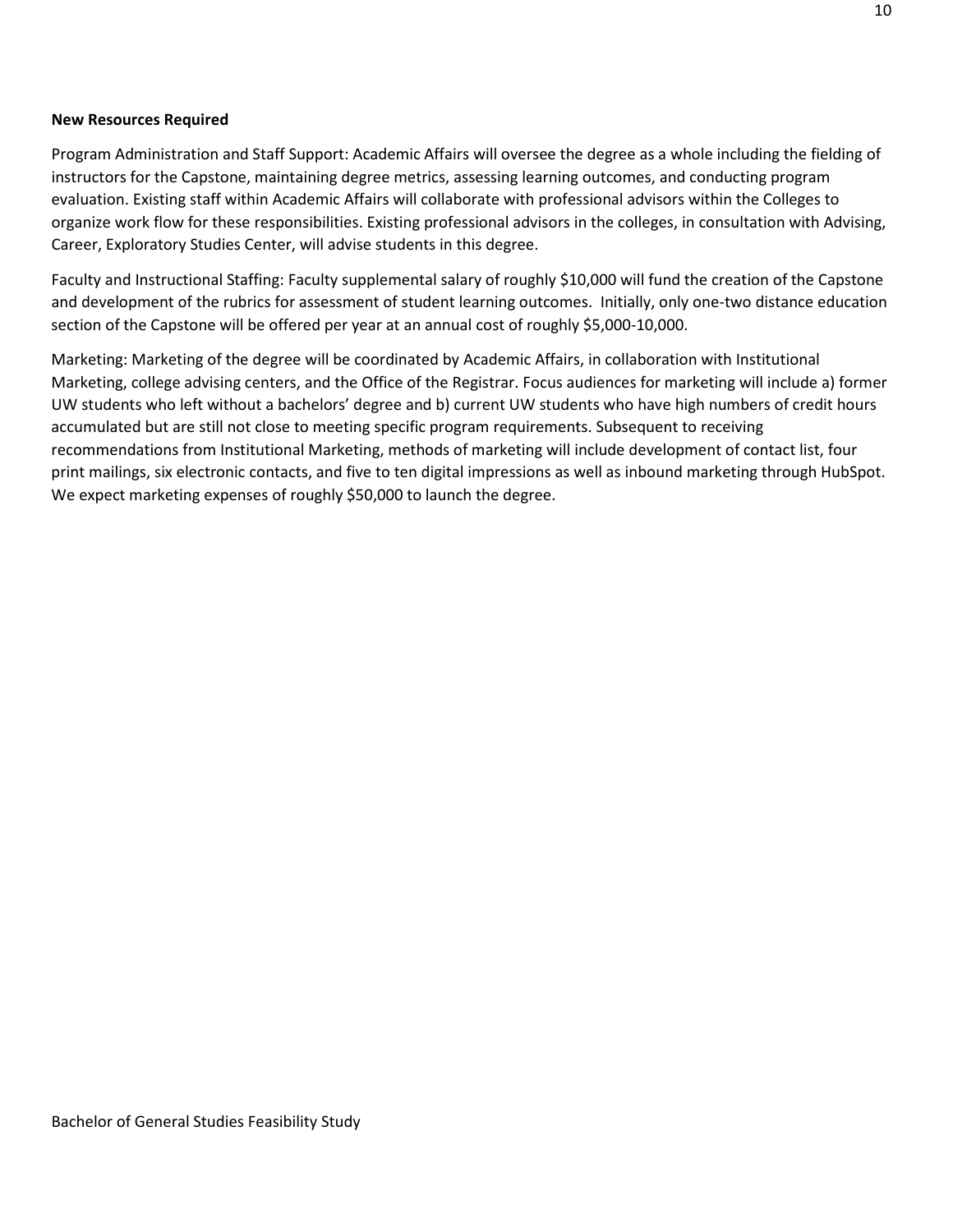#### **Substantive Change Determination: Not Applicable**

Higher Learning Commission (HLC), UW's regional accrediting agency, must approve all substantive changes to UW's offering. HLC considers substantive change as the addition of a program (degree or certificate/credential level) not previously included in the institution's accreditation, usually judged to be a program that is a significant departure from normal offerings, the addition of a program with 50%+ new coursework required, or the addition or change to an existing program which will be delivered 50%+ through alternative (hybrid, online) delivery. Substantive change may also be defined as a new program which does not meet the above guidelines, but which requires a significant amount of financial investment to be made. Please contact the HLC Accreditation Liaison Officer (currently Anne Alexander[, aalex@uwyo.edu\)](mailto:aalex@uwyo.edu) to make this determination. Not applicable for this program.

## **Executive Summary of Demand Statistics\***

Based on data from Gray Associates, several different program description (CIP) codes are available to determine student demand and employment trends for the Bachelor of General Studies program. Below is a summary of information from the following program categories in order of best fit: General Studies; Liberal Arts/Sciences/Studies; Humanities/Humanistic Studies; Natural Sciences; and Social Sciences, General. For each of these program codes, the following markets for both on-campus and online programs were considered: Laramie 360, Casper 60, and National.

## **The analysis of Gray Associates data below suggests the following key takeaways:**

- 1. The Bachelor of General Studies program scores higher overall when compared to all three UW distributed majors, therefore is the stronger alternative for a degree completion program.
- 2. In the Laramie 360 market the program completions for General Studies have been increasing while program completions have been decreasing for Liberal Arts/Sciences/Studies.
- 3. There is a trajectory of increased student demand for online programs in General Studies and Liberal Arts/Sciences/Studies.
- 4. For General Studies the share of generalist employment opportunities in the region is above the  $90<sup>th</sup>$  percentile marker for both online and on-campus programs.
- 5. There is little reason to retain UW's current Distributed Majors in the Humanities and Fine Arts and Natural Sciences. There are few student completions, low student demand and low employment opportunity for these programs in all markets considered.
- 6. Completions in UW's Distributed Major in Social Sciences is driving the data in the Laramie 360 market. There are stronger employment opportunities for those with this degree than the other two distributed majors.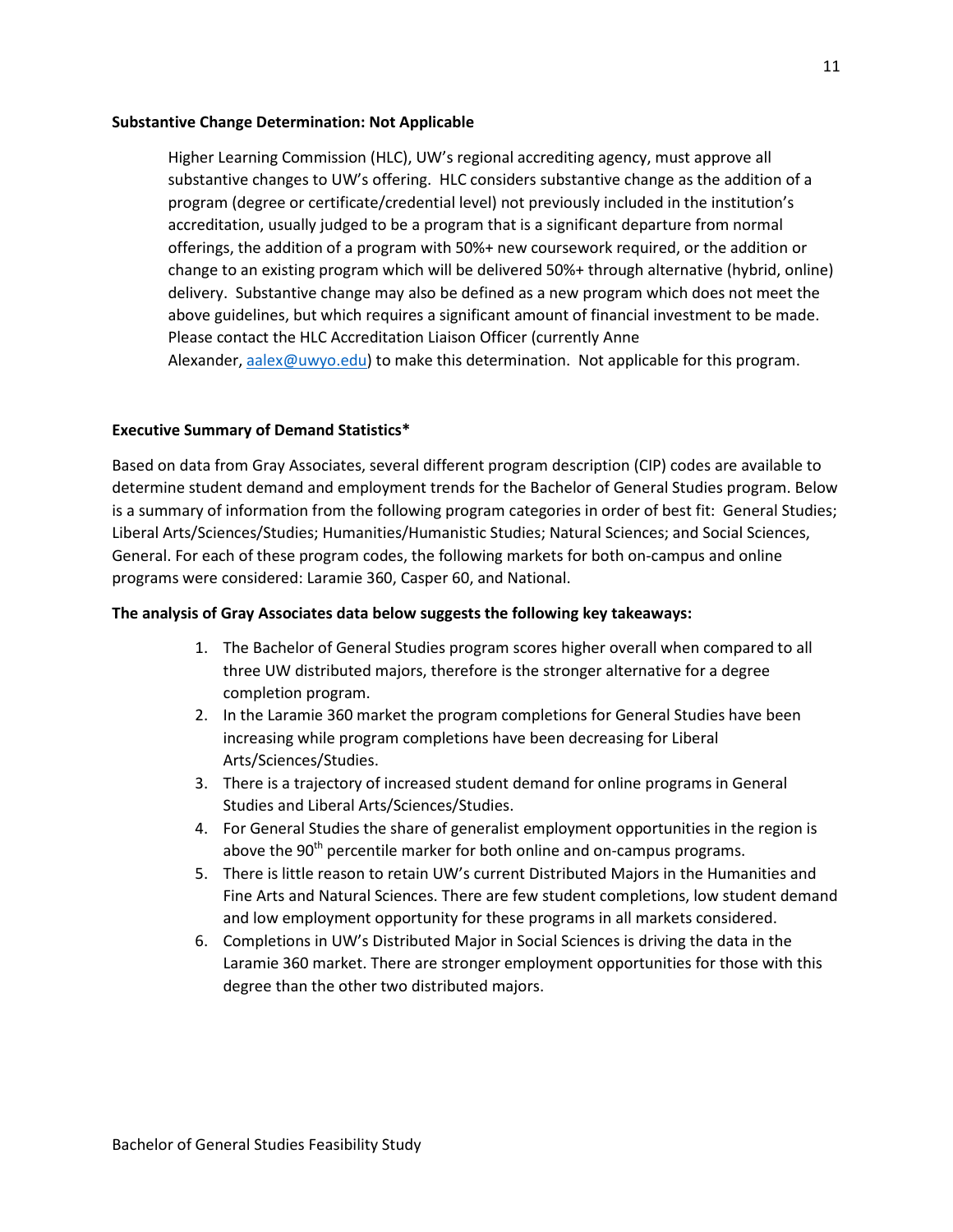#### **General Studies**

The program description for **General Studies** states that programs in this category offer an "undifferentiated program that includes instruction in the general arts, general science, or unstructured studies." Of the program categories included in Gray Associates data, "General Studies" is closest to our Bachelor of General Studies program because it captures the flexibility and variety of subject areas available in our degree.

For the General Studies program, data indicates that there are significant student inquiries for an **online** program, but low completions and only one competitor institution in the Laramie 360 market. There may be a significant market for those focus areas within our degree program that are available online. The **on-campus** program data shows student inquiries are still significant, but completions are also robust with four competitor institutions capturing nearly the entire market and showing increased completions since 2013. The share of generalist employment opportunities in the region is above the  $90<sup>th</sup>$  percentile marker for both online and on-campus programs. Student demand, completions, and employment opportunities for both online and on-campus programs are significantly lower for the Casper 60 market. The national data show a growing preference for online programs.

## **Liberal Arts/Sciences/Studies**

The program description for Liberal Arts/Sciences/Studies states that programs in this category offer a "structured combination of the arts, biological and physical sciences, social sciences and humanities, emphasizing breadth of study." The proposed Bachelor of General Studies degree allows students to tailor their curricular emphases into two different tracks and when combined with the University Studies Program, some students' course of study may be similar to the Liberal Arts/Sciences/Studies program described here.

For the Laramie 360 market, data indicates high student inquiries and decreasing student completions for both the online and on-campus programs. Only ten other institutions offer the degree program on-campus with two securing the vast majority of student completions. Seven institutions offer the degree online with declining participations in aggregate. The share of generalist employment ranks at the  $98<sup>th</sup>$  percentile and Burning Glass shows increasing yearover-year job postings. Nationally, student completions have held steady in on-campus programs and increased with online programs.

#### **Humanities and Humanistic Studies, Natural Sciences, Social Sciences**

The program descriptions for the Humanities and Humanistic Studies, Natural Sciences, and Social Sciences program areas emphasize *general study* within the broad knowledge domain. The current A&S Distributed Majors in Humanities and Fine Arts, Math and Sciences, and Social Studies fit well within these descriptions.

Within the Laramie 360 and Casper 60 markets, both on-campus and online Humanities programs have low student inquiries, low student completions, and very low employment demand. Nationally, there is slightly stronger student interest but declining completions both on-campus and online since 2012. For the Natural Sciences programs, there is strong competitive potential in the region but low student demand, completions, and employment

12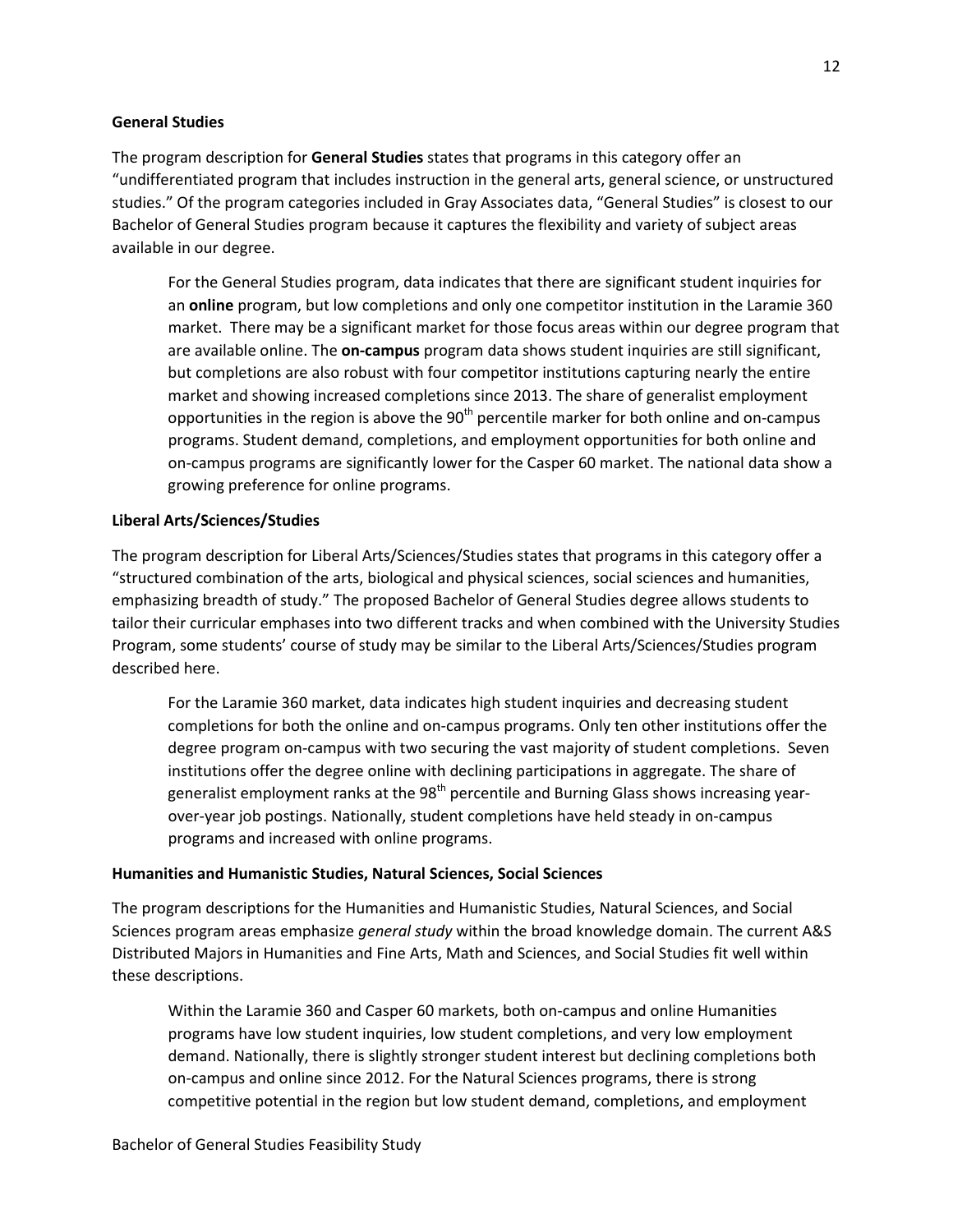opportunities. The national market shows few institutions offer this degree. Within the Laramie 360 market for both on-campus and online programs, the Social Sciences have stronger employment opportunity than the Humanities and Natural Sciences, and show a significant increase in year-over-year job listings, a five-year growth rate of 14.2%, and a 95<sup>th</sup> percentile score for share of generalist employment opportunities. Of note is the fact that UW produces the vast majority of on-campus degree completions for this program area in the Laramie 360 market. This accounting does not accurately reflect the extent to which many students completing the degree at UW are doing so through distance education given the strict IPEDS definition of distance education. Gray Associates show increasing completions among those institutions offering a strictly online degree. National data show a slight decline in completions in both on-campus and online programs since 2012.

*\*Information available from Gray Associates data subscription. Scoring matrix on p. 15.*